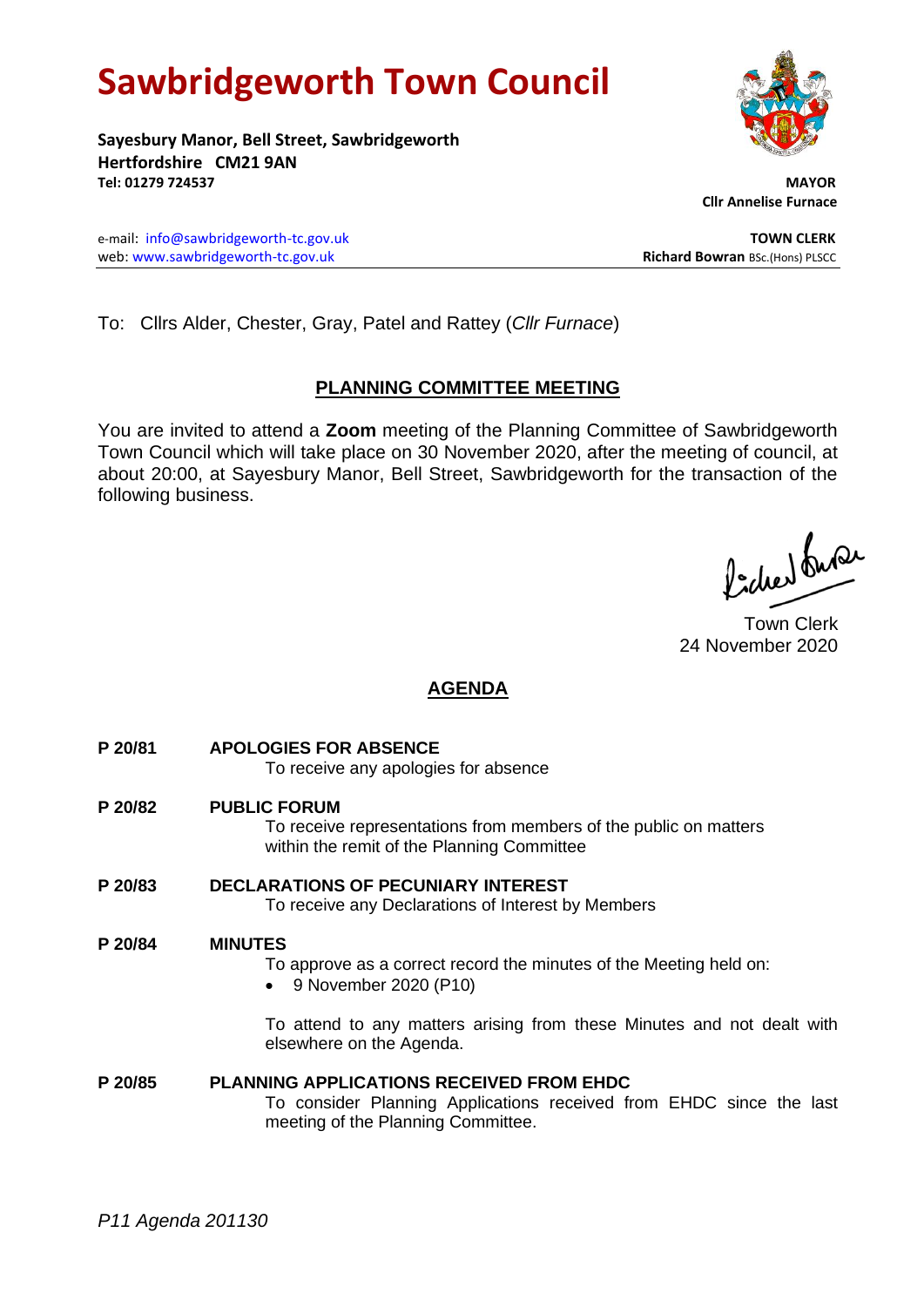# **3/20/2071/HH &**

#### **3/20/2072/LBC 2 Fair Green, CM21 9AG**

[Partial conversion of garage to office. A new vehicle and pedestrian access gates and](https://publicaccess.eastherts.gov.uk/online-applications/applicationDetails.do?activeTab=documents&keyVal=QILCUVGLJ2Z00)  [new greenhouse](https://publicaccess.eastherts.gov.uk/online-applications/applicationDetails.do?activeTab=documents&keyVal=QILCUVGLJ2Z00)

**\_\_\_\_\_\_\_\_\_\_\_\_\_\_\_\_\_\_\_\_\_\_\_\_\_\_\_\_\_\_\_\_\_\_\_\_\_\_\_\_\_\_\_\_\_\_\_\_\_\_\_\_\_\_\_\_\_\_\_\_\_\_\_\_\_\_**

**Applicant:** Morgan **\_\_\_\_\_\_\_\_\_\_\_\_\_\_\_\_\_\_\_\_\_\_\_\_\_\_\_\_\_\_\_\_\_\_\_\_\_\_\_\_\_\_\_\_\_\_\_\_\_\_\_\_\_\_\_\_\_\_\_\_\_\_\_\_\_\_**

#### **3/20/2173/HH Orion, London Road, Spellbrook**

[Proposed single storey rear extension, loft conversion incorporating front and rear rooflight](https://publicaccess.eastherts.gov.uk/online-applications/applicationDetails.do?activeTab=documents&keyVal=QJBO14GLJAC00)  [windows, enlarged first floor rear window and new entrance gates](https://publicaccess.eastherts.gov.uk/online-applications/applicationDetails.do?activeTab=documents&keyVal=QJBO14GLJAC00) **Applicant:** Faye Hardy

**\_\_\_\_\_\_\_\_\_\_\_\_\_\_\_\_\_\_\_\_\_\_\_\_\_\_\_\_\_\_\_\_\_\_\_\_\_\_\_\_\_\_\_\_\_\_\_\_\_\_\_\_\_\_\_\_\_\_\_\_\_\_\_\_\_\_**

#### **3/20/2211/HH The Meadows, London Road, Spellbrook**

[To build a single storey extension to the existing single storey music practice](https://publicaccess.eastherts.gov.uk/online-applications/applicationDetails.do?activeTab=documents&keyVal=QJKMDWGLJCV00) room, [originally built during 2017 for my adult children who are both professional musicians. As](https://publicaccess.eastherts.gov.uk/online-applications/applicationDetails.do?activeTab=documents&keyVal=QJKMDWGLJCV00)  [circumstances have now changed, I would like to apply for change of use to a dwelling for](https://publicaccess.eastherts.gov.uk/online-applications/applicationDetails.do?activeTab=documents&keyVal=QJKMDWGLJCV00) [my son. The building is of a timber frame, fully insulated and has already passed building](https://publicaccess.eastherts.gov.uk/online-applications/applicationDetails.do?activeTab=documents&keyVal=QJKMDWGLJCV00)  [regulations \(ref BC/16/0668 DEXBN\)](https://publicaccess.eastherts.gov.uk/online-applications/applicationDetails.do?activeTab=documents&keyVal=QJKMDWGLJCV00) **Applicant:** Mr Hugh Chipperfield

#### **3/20/2213/FUL Land Adj to Orion, London Road, Spellbrook**

[Erection of 1no. detached dwelling with integrated annexe and new](https://publicaccess.eastherts.gov.uk/online-applications/applicationDetails.do?activeTab=documents&keyVal=QJKXF1GLJCY00) vehicular access onto [London Road](https://publicaccess.eastherts.gov.uk/online-applications/applicationDetails.do?activeTab=documents&keyVal=QJKXF1GLJCY00)

**\_\_\_\_\_\_\_\_\_\_\_\_\_\_\_\_\_\_\_\_\_\_\_\_\_\_\_\_\_\_\_\_\_\_\_\_\_\_\_\_\_\_\_\_\_\_\_\_\_\_\_\_\_\_\_\_\_\_\_\_\_\_\_\_\_**

**\_\_\_\_\_\_\_\_\_\_\_\_\_\_\_\_\_\_\_\_\_\_\_\_\_\_\_\_\_\_\_\_\_\_\_\_\_\_\_\_\_\_\_\_\_\_\_\_\_\_\_\_\_\_\_\_\_\_\_\_\_\_\_\_\_**

**\_\_\_\_\_\_\_\_\_\_\_\_\_\_\_\_\_\_\_\_\_\_\_\_\_\_\_\_\_\_\_\_\_\_\_\_\_\_\_\_\_\_\_\_\_\_\_\_\_\_\_\_\_\_\_\_\_\_\_\_\_\_\_\_\_**

**\_\_\_\_\_\_\_\_\_\_\_\_\_\_\_\_\_\_\_\_\_\_\_\_\_\_\_\_\_\_\_\_\_\_\_\_\_\_\_\_\_\_\_\_\_\_\_\_\_\_\_\_\_\_\_\_\_\_\_\_\_\_\_\_\_**

**Applicant:** Mr S Allan

#### **3/20/2251/HH 10 Parkway, CM21 9NR**

[Demolition of conservatory. Proposed rear single storey extension](https://publicaccess.eastherts.gov.uk/online-applications/applicationDetails.do?activeTab=documents&keyVal=QJQHFAGLJEW00) **Applicant:** Mr Chris Pask

#### **3/20/2253/HH 11 Wychford Drive, CM21 0HA**

[Erection of fence panels to replace brick garden wall](https://publicaccess.eastherts.gov.uk/online-applications/applicationDetails.do?activeTab=documents&keyVal=QJQSK7GLJF100) **Applicant:** Mr Phil Morrison

#### **P 20/86 LATE PLANNING APPLICATIONS** To deal with Planning Applications received from EHDC following the Publication of this Agenda and received before 27 November 2020

#### **P 20/87 PLANNING DECISIONS MADE BY EHDC** To receive Planning Decisions from EHDC.